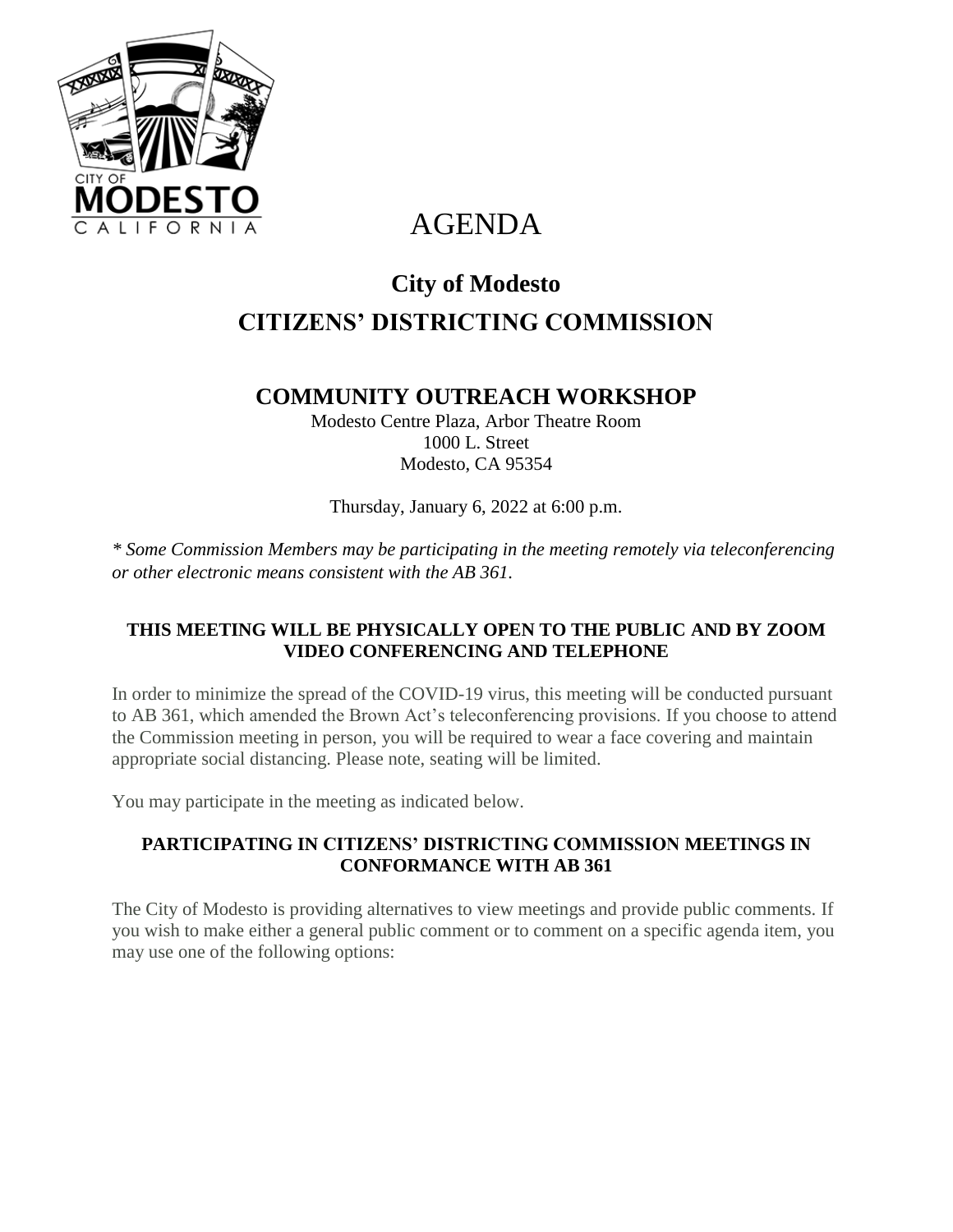#### **VIRTUAL PARTICIPATION BY ZOOM VIDEO CONFERENCING AND TELEPHONE**

#### **Zoom Participation Information**

The City of Modesto is now offering the ability to view and participate in meetings via telephonic conferencing via "Zoom" video conferencing computer technology. The meeting may be accessed through the use of Zoom.

#### **Zoom Participation by Computer or Mobile Application**

To use Zoom, you'll need to either sign-up for a free Zoom account or continue as a guest. Once you have downloaded the app onto your mobile device, joined from your web browser, or downloaded the Zoom software on your computer you will be ready for the upcoming meeting.

To join the meeting using zoom:

- 1. Visit [https://us02web.zoom.us/j/85461254593,](https://us02web.zoom.us/j/85461254593)
- 2. Enter the Webinar ID 854 6125 4593
- 3. Passcode is 592834

#### **Zoom Participation by Phone**

If you don't have a smart phone or computer to access the meeting via Zoom, you can participate by phone, by calling 1-877-853-5257 (Toll Free) and enter the Webinar ID 854 6125 4593 Passcode 592834

#### **Submitting Comments**

There are three ways to submit your comments during the meeting:

#### **Using Zoom Phone or Web Application**

- 1. Click on the "Raise Hand" feature in the webinar controls. This will notify City staff that you have raised your hand.
- 2. City staff will unmute your microphone when it is your turn to provide public comment.
- 3. A prompt will appear to confirm you would like to be unmuted and then you will have three minutes to provide public comment.
- 4. Once your public comment has ended, you will be muted again.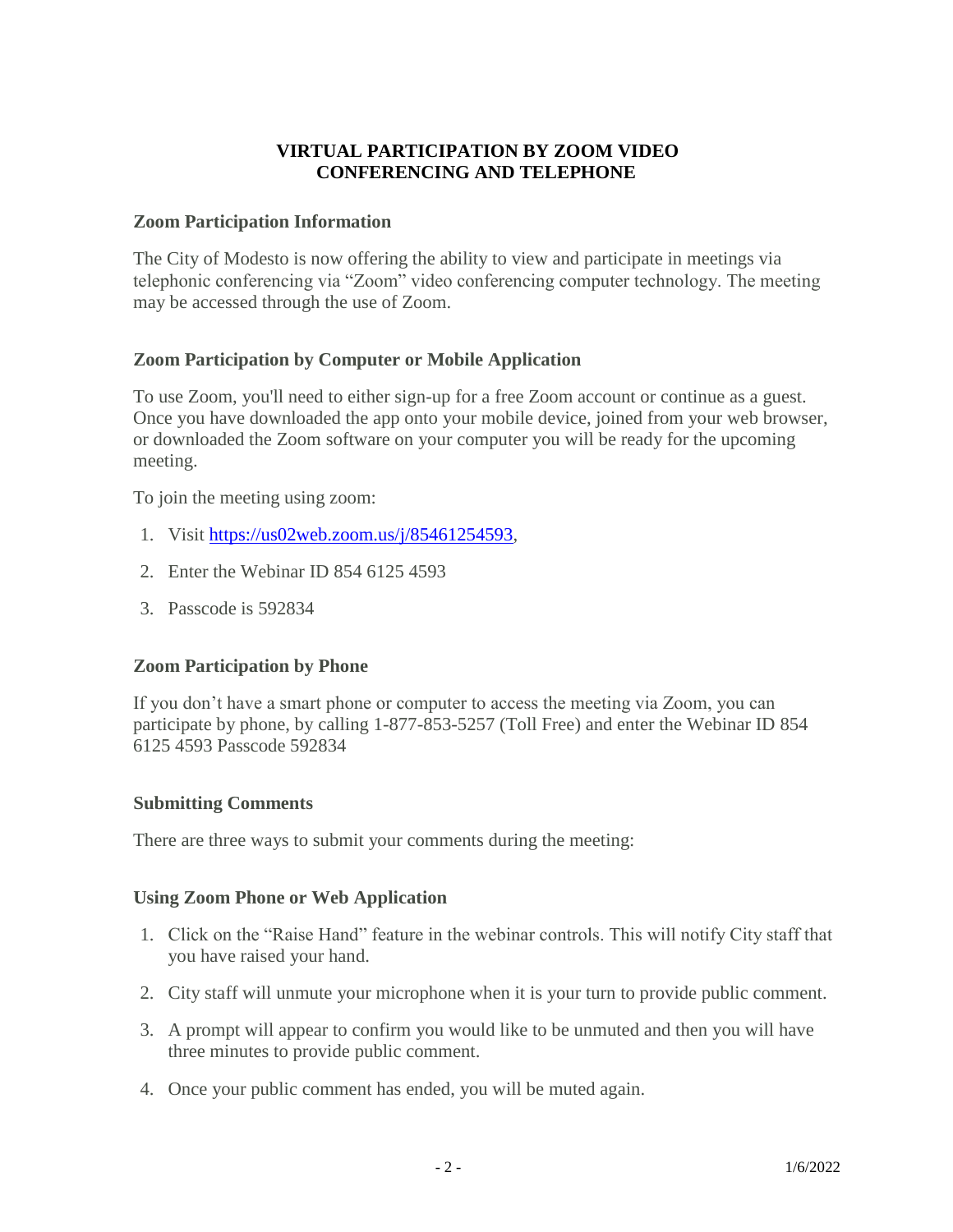#### **Using Zoom by Telephone**

- 1. Dial \*9 (star 9), this will notify City staff that you have "raised your hand" for public comment.
- 2. City staff will unmute your microphone when it is your turn to provide public comment.
- 3. You will hear "you are unmuted" and then you will have three minutes to provide public comment.
- 4. Once your public comment has ended, you will be muted again.

*Note: If your phone is unmuted, and you are unable to be heard, the host may ask that you Dial \*6 to toggle mute on/off in Zoom.*

### **By Email**

By emailing [jnunes@modestogov.com](mailto:jnunes@modestogov.com) no later than 3:00 PM on the day of the meeting and including the Agenda Item Number in the subject line. All comments will be shared with the Commission Members and placed in the record, but will not be read aloud during the meeting. Written comments must be received by 3:00 p.m. on the day of the meeting.

#### **Additional Zoom resources/support**

Please visit Zoom's website support page on helpful tips to prepare for the meeting: <https://support.zoom.us/hc/en-us/categories/201146643>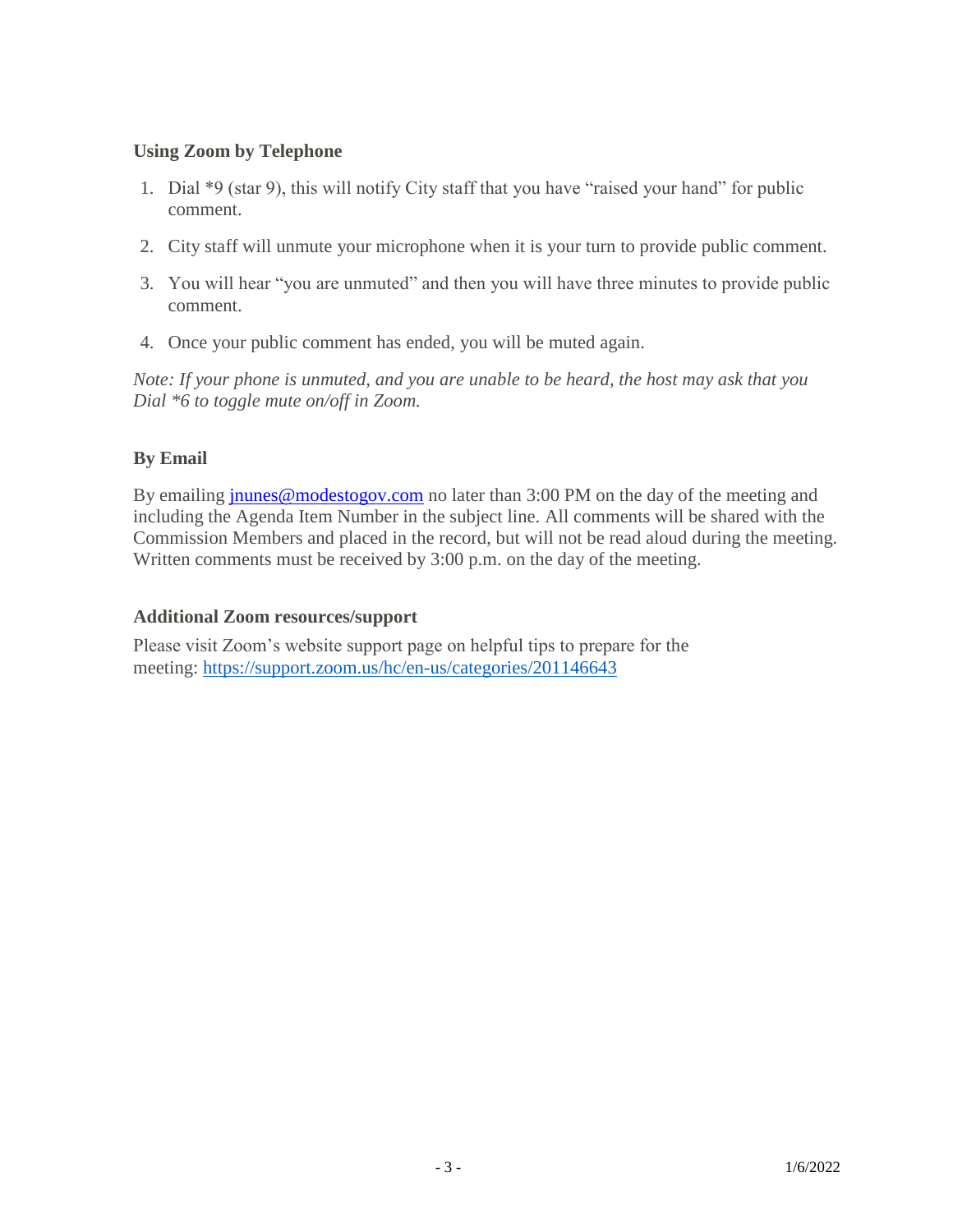#### **AGENDA**

- 1. Call to Order.
- 2. Roll Call.

Maria Basulto, Emmanuel Becerra, Aaron Anguiano, Seth Simas, Maria DeAnda, Diane Kroeze, Marsha Waggoner, Marshall Riddle, Nancy Hinton

- 3. Public Comment Period (Three-minute time limit per speaker).
- 4. Consent Items.
	- A. Consider approving minutes from the Citizens' Districting Commission Pre-Draft Map Public Hearing of December 15, 2021
- 5. New Business.

#### A. Workshop for Community Outreach

- 1. Introduction and Welcome
- 2. Process Overview
- 3. Community Interest Presentation
- 4. Overview and Demonstration of DistricR Tool
- 5. Public Testimony
- 6. Commission reaction and potential direction to Staff and **Consultant**
- 6. Matters Too Late for the Agenda.

These may be presented by members of the Citizens' Districting Commission and staff upon determination by a majority vote that an emergency exists, as defined by State law, or by a 2/3 vote that (1) there is a need to take immediate action, and (2) that the need for action came to the Commission's attention after the agenda was posted.

7. Adjournment.

Posted pursuant to Government Code Section 54954.2(a) on the bulletin board at Tenth Street Place and Stanislaus County Library Main Branch on